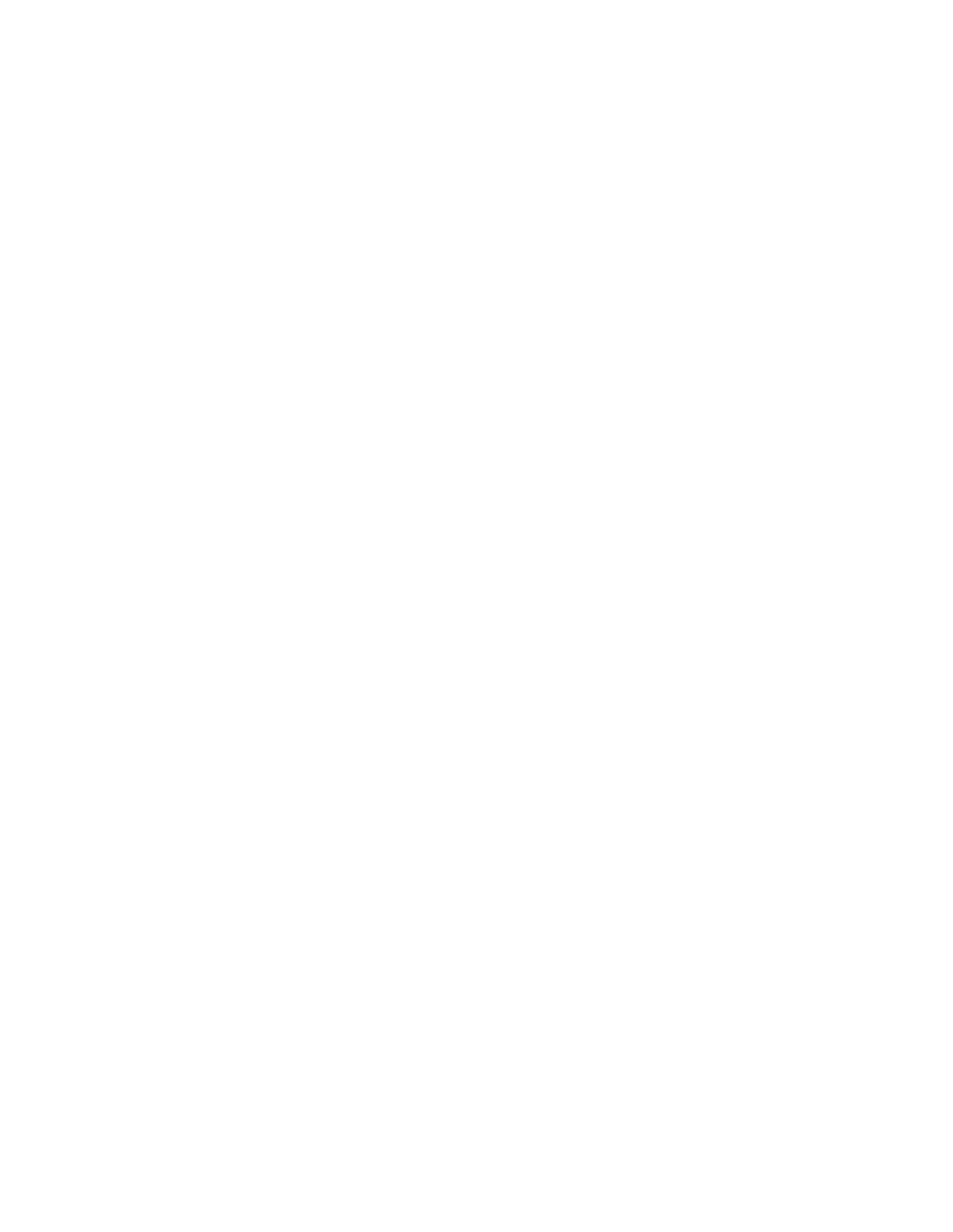| <b>LANGUAGES</b>    |               | <b>ENGLISH</b> | <b>KISWAHILI</b> |
|---------------------|---------------|----------------|------------------|
| <b>PROFICIENCY:</b> | writting      | Excellent      | Excellent        |
|                     | Reading       | Excellent      | Excellent        |
|                     | <b>Spoken</b> | Excellent      | Excelllent       |

### **PERSONAL PROFILE:**

- Excellent organizational ability
- Self driven, team player and faster learner
- Result and quality oriented
- Creative and innovative
- Ability to meet strict deadline
- Good leader with well developed interpersonal relationship

**CAREER ASPIRATIONS:** To join and grow in an organization where apart from

furthering its goals, I can improve the lives of others

especially the disadvantaged while building a career in

Administration and community development**.**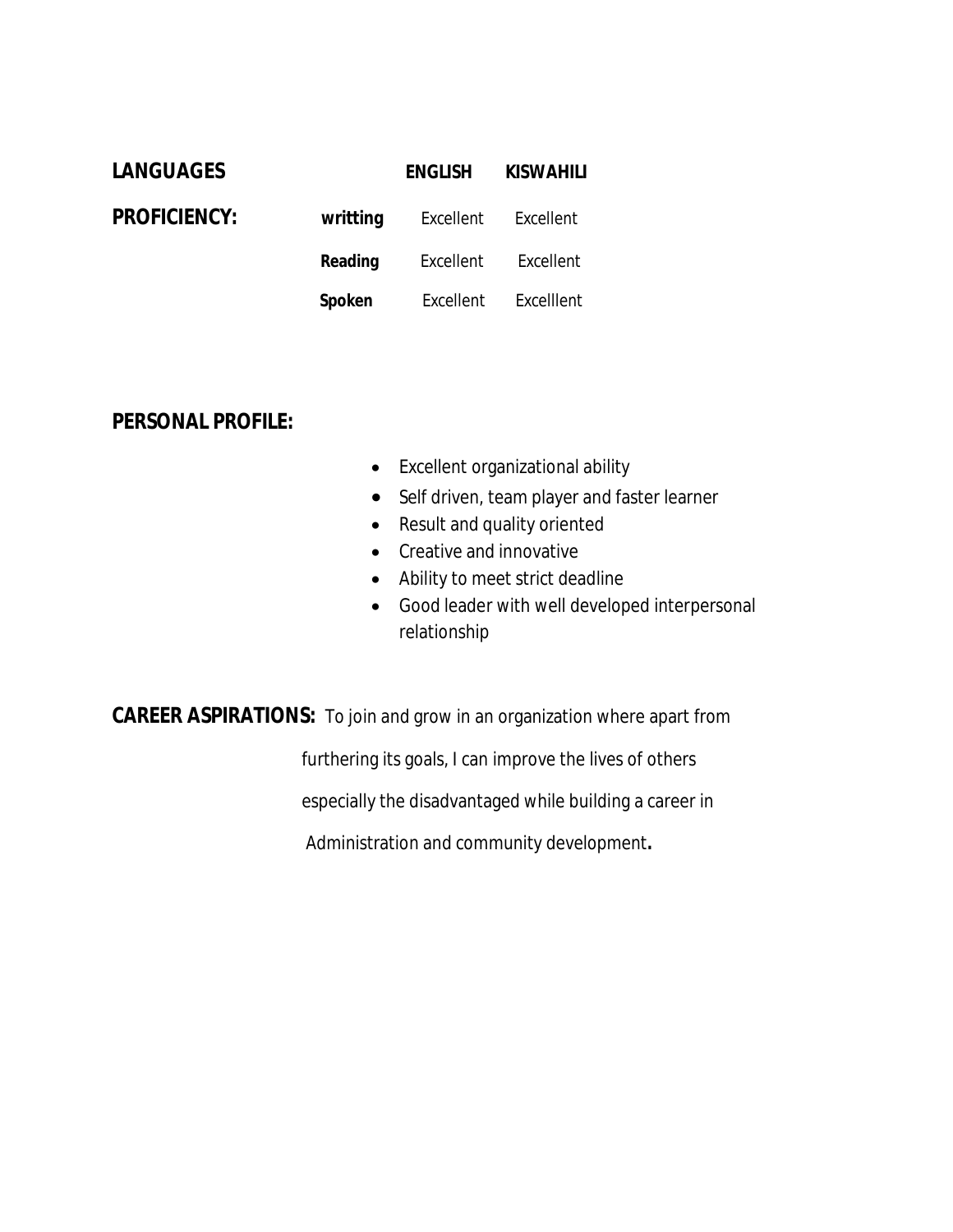## **WORK EXPERIENCE: OCT 2005- ELECTORAL COMMISSION OF KENYA (E.C.K)**

• Polling clerk

#### **JULY 2007-SEPTEMBER 2007-PARAPET CLEANING SERVICES**

• Cleaner

### **SEPT 31ST 2007 TO DATE**

Records clerk-Joint Admissions Board-UON

#### **RESPONSIBILITIES**

- Records management
- Customer care
- Servicing JAB sub-committee
- Attending exhibitions and career fairs
- Processing inter-university and inter-faculty
- Transfers
- Admission of students
- Other duties assigned to me in the department

**HOBBIES:** Travelling, listening to music, watching football, reading